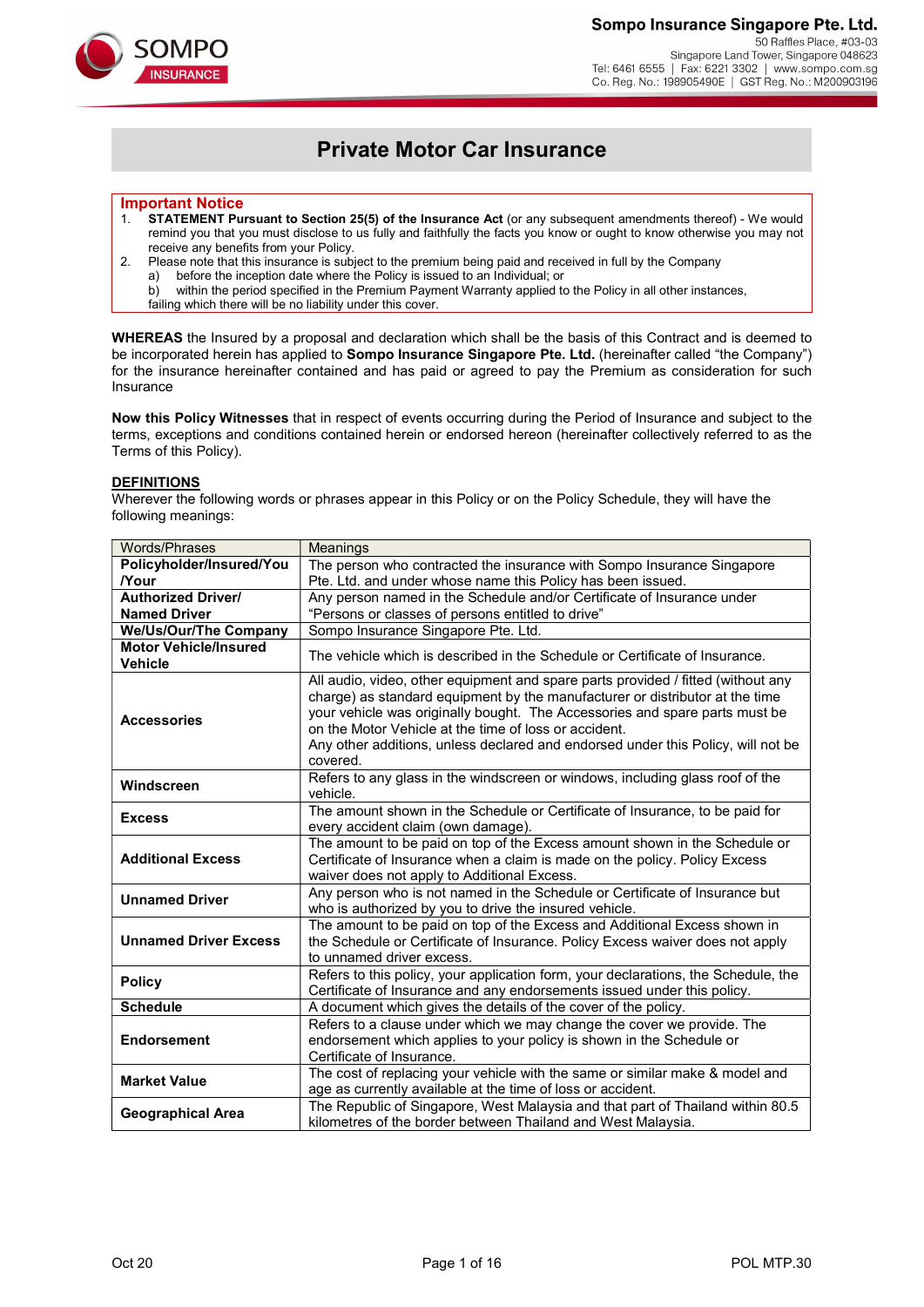## Section I – Insurance on the Motor Vehicle<br>1. I oss or Damage

#### **Loss or Damage**

 The Company will indemnify the Insured against accidental loss of or damage to the Motor Vehicle and its standard accessories and spare parts whilst thereon arising anywhere within the Geographical Area or whilst in transit by direct sea route across the straits between the island of Penang and the mainland of West Malaysia or across the straits between Changi Point, Singapore and Tanjong Berlungkor, Johore.

 At its own option the Company may pay in cash the amount of the loss or damage or may repair, reinstate or replace the Motor Vehicle or any part thereof or its accessories or spare parts.

 The liability of the Company shall not exceed the value of the parts lost or damaged and the reasonable cost of fitting such parts.

 The Company's maximum liability shall be limited to the prevailing market value of the Motor Vehicle at the time of the loss or damage.

#### 2. Protection and Removal After Accident

 If the Motor Vehicle is disabled by reason of loss or damage insured under this Policy the Company will subject to the limits of liability of S\$500 bear the reasonable cost of protection and removal to the nearest repairer and of delivery within the country where the loss or damage was sustained.

#### 3. Authority to Repair

 The Insured may authorize the repair of the Motor Vehicle necessitated by damage for which the Company may be liable under this Policy provided that

- a. the estimated cost of such repair which has been obtained from a repairer does not exceed the authorized repair limit of S\$300; and
- b. a detailed estimate of the cost is forwarded to the Company without delay.

#### 4. Replacement Parts

 In the event of loss or damage to the Motor Vehicle or its accessories or spare parts necessitating the supply of a part not obtainable from stocks held in the country in which the Motor Vehicle is held for repair or in the event of the Company exercising the option under this Section to pay in cash the amount of the loss or damage the liability of the Company in respect of any such part shall be limited to

- a. i. the price quoted in the latest catalogue or price list issued by the manufacturer or his agents for the country in which the Motor Vehicle is held for repair; or
	- ii. if no such catalogue or price list exists the price at which such accessories or spare parts were last obtained at the manufacturer's works plus the reasonable cost of transport otherwise than by air to the country in which the Motor Vehicle is held for repair and the amount of the relative import duty;

and

b. the reasonable cost of fitting such part.

 Notwithstanding the coverage provided under Section I, it is hereby noted that the Company shall not be responsible for additional costs caused by or arising from the delay in repair due to unavailable spare parts. The Company will indemnify the Insured for the cost of shipping for these unavailable spare parts but will not provide for the cost of any air freight charges.

#### 5. Breakage of Windscreen or Window

The Company will pay the cost of reinstating any glass in the windscreen or window including glass roof of the Motor Vehicle provided there is no other damage to the Motor Vehicle,

Notwithstanding the coverage provided above, the Insured shall be responsible to pay for the first S\$100 or the amount specified as Windscreen Excess in the Schedule and its applicable GST, whichever is the higher amount for each and every claim made under this section. The Company will waive this amount, if the claim under this section is limited to the windscreen glass being repaired instead of replaced.

Such claim will not affect the Insured's No Claim Discount (NCD).

For clarity purpose:

- i. Repair of windscreen will mean conducting repairs only on the damaged portion of the windscreen or glass. Repair of windscreen can only be carried out by appointed windscreen repairer(s) of the Company.
- ii. For windscreen replacement, the windscreen will be replaced with an original or original equipment manufacturer (OEM) windscreen.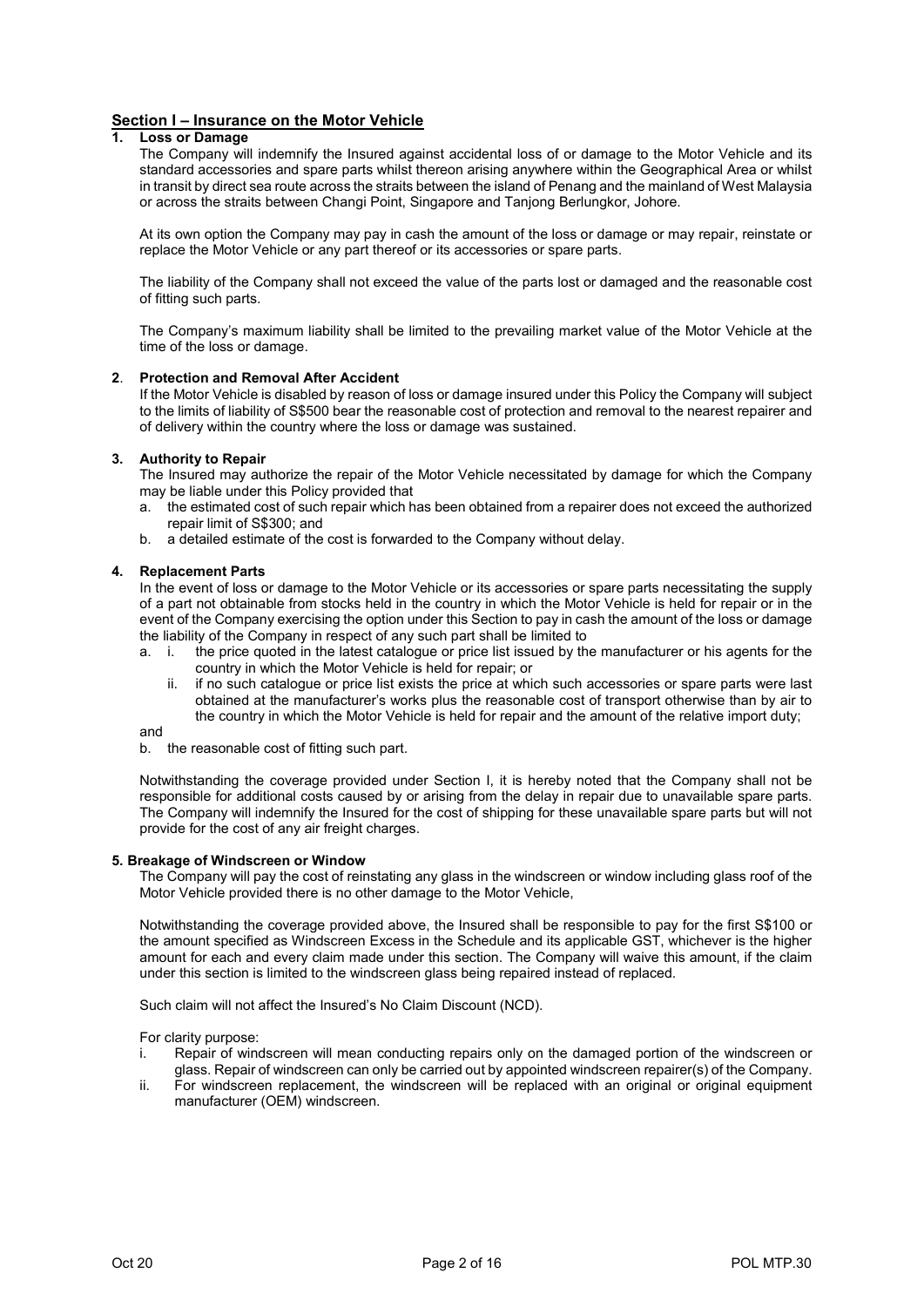## Exceptions to Section I

The Company shall not be liable to pay for

- 1. loss of use or any other consequential loss;
- 2. depreciation, wear and tear, mechanical or electrical breakdowns, failures or breakages;
- 3. damage to tyres unless damage is caused to other parts of the Motor Vehicle simultaneously in the same accident.
- 4. any loss or damage to personal items in the Motor Vehicle;
- 5. any transport expenses or any losses due to unavailability of parts or accessories;
- 6. loss or damage to the Motor Vehicle while being transported by sea (including loading and unloading as part of the journey)
- 7. Excess, Additional Excess and Unnamed Driver Excess and its Goods and Services Tax (GST) where applicable;
- 8. any loss or damage arising from a criminal breach of trust.

## Section II – Liability to Third Parties

#### 1. Indemnity to the Insured

 The Company will subject to the limits of liability specified below indemnify the Insured against all sums including claimant's costs and expenses which the Insured shall become legally liable to pay in respect of

- a. death of or bodily injury to any person an unlimited amount in respect of any one claim or series of claims arising out of one event;
- b. damage to property limited to S\$5 million in respect of any one claim or series of claims arising out of one event

 where such death or bodily injury or damage arises out of an accident caused by or arising out of the use of the Motor Vehicle.

## 2. Indemnity to Authorized Drivers/Unnamed Driver

 The Company will subject to the limits of liability specified below indemnify any Authorized Driver or Unnamed Driver who is driving the Motor Vehicle against all sums including claimant's costs and expenses which such Authorized Driver or Unnamed Driver will become legally liable to pay in respect of

- a. death of or bodily injury to any person an unlimited amount in respect of any one claim or series of claims arising out of one event;
- b. damage to property limited to S\$5 million in respect of any one claim or series of claims arising out of one event where such death or bodily injury or damage arises out of an accident caused by or arising out of the use of the Motor Vehicle. Provided that such Authorized Driver
	- i. is not entitled to indemnity under any other policy; and
	- ii. shall as though he were the Insured observe, fulfil and be subject to the Terms of this Policy insofar as they can apply.

## 3. Legal Liability of Passengers for Acts of Negligence

 The Company will subject to the limits of liability specified hereunder at the request of the Insured indemnify any person mounting into, dismounting from or travelling in the Motor Vehicle (such person being hereinafter called "the Passenger") against all sums including claimant's costs and expenses which the Passenger shall become legally liable to pay in respect of

- a. death of or bodily injury to any person an unlimited amount in respect of any one claim or series of claims arising out of one event;
- b. damage to property limited to S\$5 million in respect of any one claim or series of claims arising out of one event.

Provided that the Passenger

- i. is not driving the Motor Vehicle or in charge of the Motor Vehicle for the purpose of driving;
- ii. is not entitled to indemnity under any other policy;
- iii. shall as though he were the Insured observe, fulfil and be subject to the Terms of this Policy insofar as they can apply.

The Company shall not be liable in respect of

- a. death of or bodily injury to
	- i. the Insured;
	- ii. any person driving the Motor Vehicle or in charge of the Motor Vehicle for the purpose of driving;
	- iii. any person in the employment of the Passenger where such death or bodily injury arises out of or in the course of such employment;
- b. damage to property belonging to or held in trust by or in the custody or control of the Insured or of the Passenger or being conveyed by the Motor Vehicle.

## 4. Indemnity to Personal Representatives

 In the event of the death of any person entitled to indemnity under this Section the Company will in respect of the liability incurred by such person indemnify his personal representatives in the terms of and subject to the limitations of such Section provided that such representatives shall as though they were the Insured observe, fulfil and be subject to the Terms of this Policy insofar as they can apply.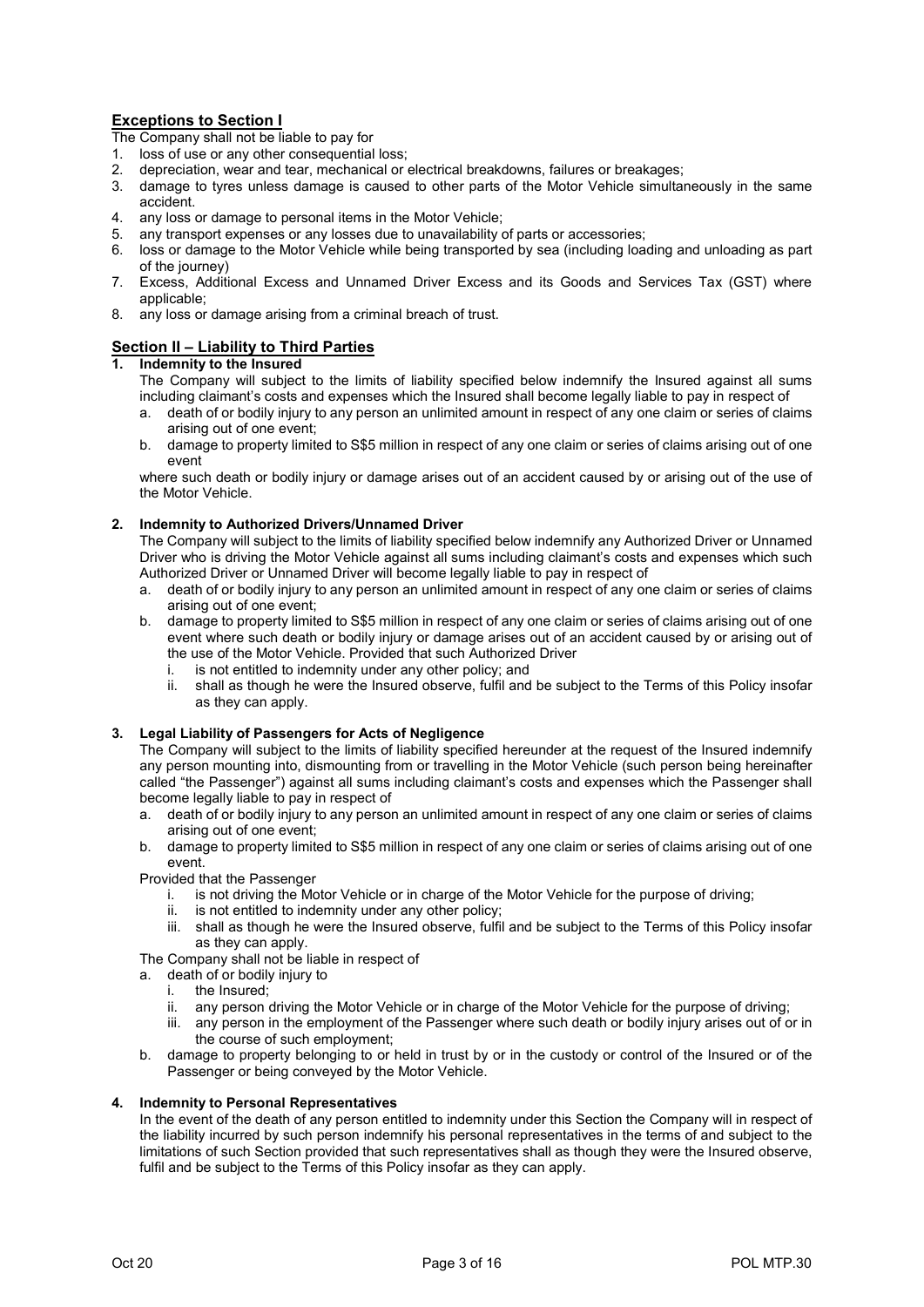## 5. Expenses

The Company will pay all costs and expenses incurred with its written consent.

## 6. Representation and Defence

- The Company may at its own option
- a. arrange for representation at any inquest or inquiry, the subject matter of which may give rise to indemnity under this Section;
- b. undertake the defence of proceedings in any Court of Law in respect of any act or alleged offence causing or relating to any event which may be the subject of indemnity under this Section;
- c. arrange at the request of the Insured, and, subject to the limits of liability of S\$3,000, pay for legal services for the defence of any charge of causing death by driving the Motor Vehicle other than murder which may be brought against the Insured or any other person who is driving on the Insured's order or with his permission in respect of any death which may be the subject of indemnity under this Section.

## Exceptions to Section II

The Company shall not be liable in respect of

- 1. legal liability for death or bodily injury to an employee or anyone who is deemed by law to be an employee of any person claiming to be indemnified under this Section arising out of and in the course of the employment;
- 2. damage to property belonging to or held in trust by or in the custody or control of
	- a. the Insured or any member of his household; or
	- b. any Authorized Driver claiming to be indemnified under Section II-2 or any member of his household; or
	- c. any Passenger claiming to be indemnified under Section II-3 or any member of his household.

## Section III – Medical Expenses

The Company will indemnify the Insured, the Authorized Driver and/or any passenger of the Motor Vehicle, up to S\$500 for reasonable medical expenses due to direct and immediate result of an accident to the Motor Vehicle.

## Section IV – Personal Accident Benefits

## 1. Accident to the Insured

 The Company undertakes to pay compensation to the Insured or his personal representatives on the scale provided below for bodily injury sustained by the Insured

- a. in direct connection with the Motor Vehicle; or
- b. whilst mounting into, dismounting from or travelling in any private motor vehicle

 and caused by violent, accidental, external and visible means which independently of any other cause (except medical or surgical treatment consequent upon such injury) shall within three (3) calendar months of the occurrence of such injury result in

| <b>Item</b> | Coverage                                               | <b>Sum Insured</b> |                           |
|-------------|--------------------------------------------------------|--------------------|---------------------------|
| 1.          | Death                                                  | S\$20,000          |                           |
| 2.          | Total and irrecoverable loss of all sight in both eyes | S\$20,000          | In the event of the       |
|             | Total loss by physical severance at or above the wrist |                    | insured being the holder  |
| 3.          | or ankle of both hands or both feet or of one hand     | S\$20,000          | of any policy or policies |
|             | together with one foot                                 |                    | with the Company in       |
|             | Total loss by physical severance at or above the wrist |                    | respect of any other      |
| 4.          | or ankle of one hand or both foot together with the    | S\$20,000          | motor vehicle(s),         |
|             | total and irrecoverable loss of all sight in one eye   |                    | compensation shall be     |
| 5.          | Total and irrecoverable loss of all sight in one eye   | S\$10,000          | recoverable under one     |
| 6.          | Total loss by physical severance at or above the wrist | S\$10,000          | $(1)$ policy only.        |
|             | or ankle of one hand or one foot                       |                    |                           |

Provided always that

- i. compensation shall be payable under only one of items 1 to 6 above in respect of any one (1) occurrence and the total liability of the Company shall not in the aggregate exceed the sum of S\$20,000 during any one (1) Period of Insurance;
- ii. the Insured is not more than seventy (70) years of age at the time of such injury;
- iii. no compensation shall be payable in respect of death or injury directly or indirectly, wholly or in part arising or resulting from or traceable to
	- (1) intentional self-injury, suicide or attempted suicide physical defect or infirmity;
	- (2) an accident happening whilst the Insured is under the influence of intoxicating liquor, drinks or drugs;
	- (3) pregnancy or childbirth.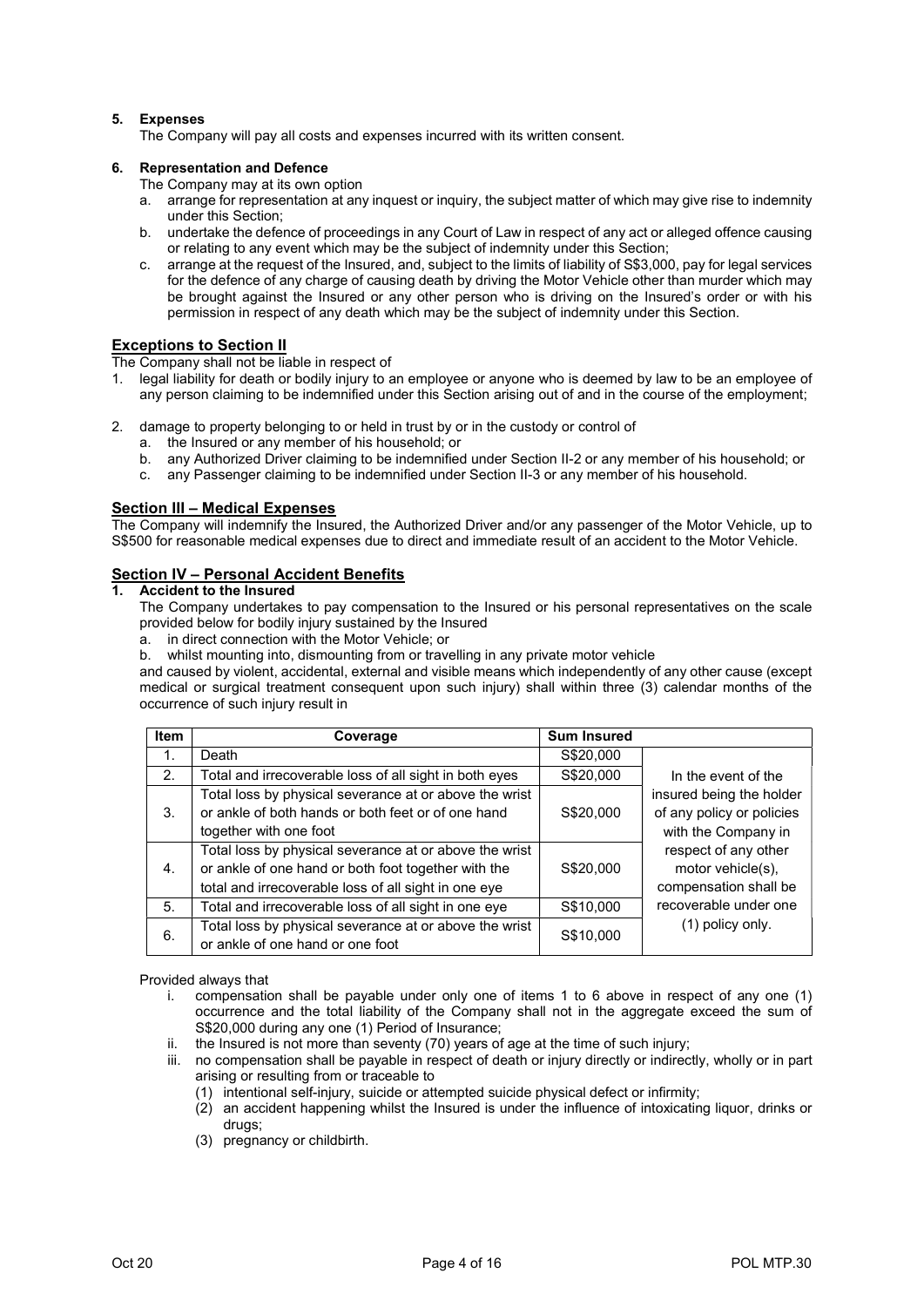## 2. Accident to Named Drivers

It is hereby noted and agreed that the above mentioned coverage is extended to Named Drivers up to 50% of the benefit stated in the Scale of Compensation, limited to only one (1) accident during any one (1) Period of Insurance. The compensation in respect of any such person shall be payable only with the approval of the Insured and directly to the insured persons or their legal representative whose receipt shall be a full and final discharge in respect of the injury/death to such person.

## General Conditions

## 1. Interpretation

This Policy and the Schedule shall be read together as one (1) contract and any word or expression to which a specific meaning has been attached in any part of this Policy or of the Schedule shall bear such specific meaning wherever it may appear. The headings used in this Contract are for ease of reference only and shall not be taken into account in the construction or interpretation of any provision to which they refer.

#### 2. No Claim Discount (NCD)

In the event of no claim being made or arising under this Policy during a Period of Insurance specified below immediately preceding the renewal of this Policy the renewal premium shall be reduced as follows:

| Number of accident-free year(s) | No Claim Discount (NCD) |
|---------------------------------|-------------------------|
| One year                        | 10%                     |
| Two years                       | 20%                     |
| Three years                     | 30%                     |
| Four years                      | 40%                     |
| Five or more years              | 50%                     |

If there is a claim made under the policy, the Company will reduce the discount as follows:

| <b>Current No Claim Discount (NCD)</b> | NCD after one claim |
|----------------------------------------|---------------------|
| 50%                                    | 20%                 |
| 40%                                    | 10%                 |
| 30% and under                          | 0%                  |

The reduction of discount does not apply if the claim is on windscreen only.

The No Claim Discount shall be reduced by 10% by any late notification or any failure in notification of an accident and/or occurrence by the Insured or Authorized Driver.

Transfer of No Claim Discount is not allowed unless with written consent from the Company.

#### 3. NCD Declaration

In the event that there is a difference between the NCD declared by the Insured and the NCD applicable, the Insured shall pay any difference in the Premium arising by the payment date indicated on the Company written advice, otherwise the Policy shall cease to be in force. If no written advice is given by the Company, the Period of Insurance will be shortened to correspond to the Premium paid by the Insured. If the Company is required by law or under the Agreements as stated in General Condition 9 to pay for any liability to any third party after the shortened Period of Insurance, the Insured shall indemnify the Company for the amount paid.

#### 4. Reporting an accident

- a. In the event of any accident involving the Motor Vehicle, irrespective of whether it would give rise to a claim, the Insured must report the accident, loss or damage to the Company within twenty-four (24) hours of the accident or by the next working day thereof.
- b. The Insured must make the Motor Vehicle available for inspection at the Company's Approved Reporting Centre, whether or not the Motor Vehicle has suffered any visible damage and whether or not you plan to claim under this Policy or claim against any other person.
- c. In case of theft or other criminal act which may give rise to a claim under this Policy the Insured shall give immediate notice of the occurrence to the Company and the police and co-operate with the Company in securing the conviction of the offender.
- d. Every letter, claim, writ, summons and process shall be notified or forwarded unanswered to the Company immediately upon receipt. Notice shall also be given to the Company immediately after the Insured or any person claiming to be indemnified shall have knowledge of any impending prosecution, inquest, inquiry, or offer of composition in connection with any such accident and/or occurrence.

This condition in its entirety is a condition precedent to liability and failure to comply with any of the above requirements in respect of any accident and/or occurrence will result in the Insured being denied indemnity under both Section I and Section II of the Policy in respect of that particular accident and/or occurrence.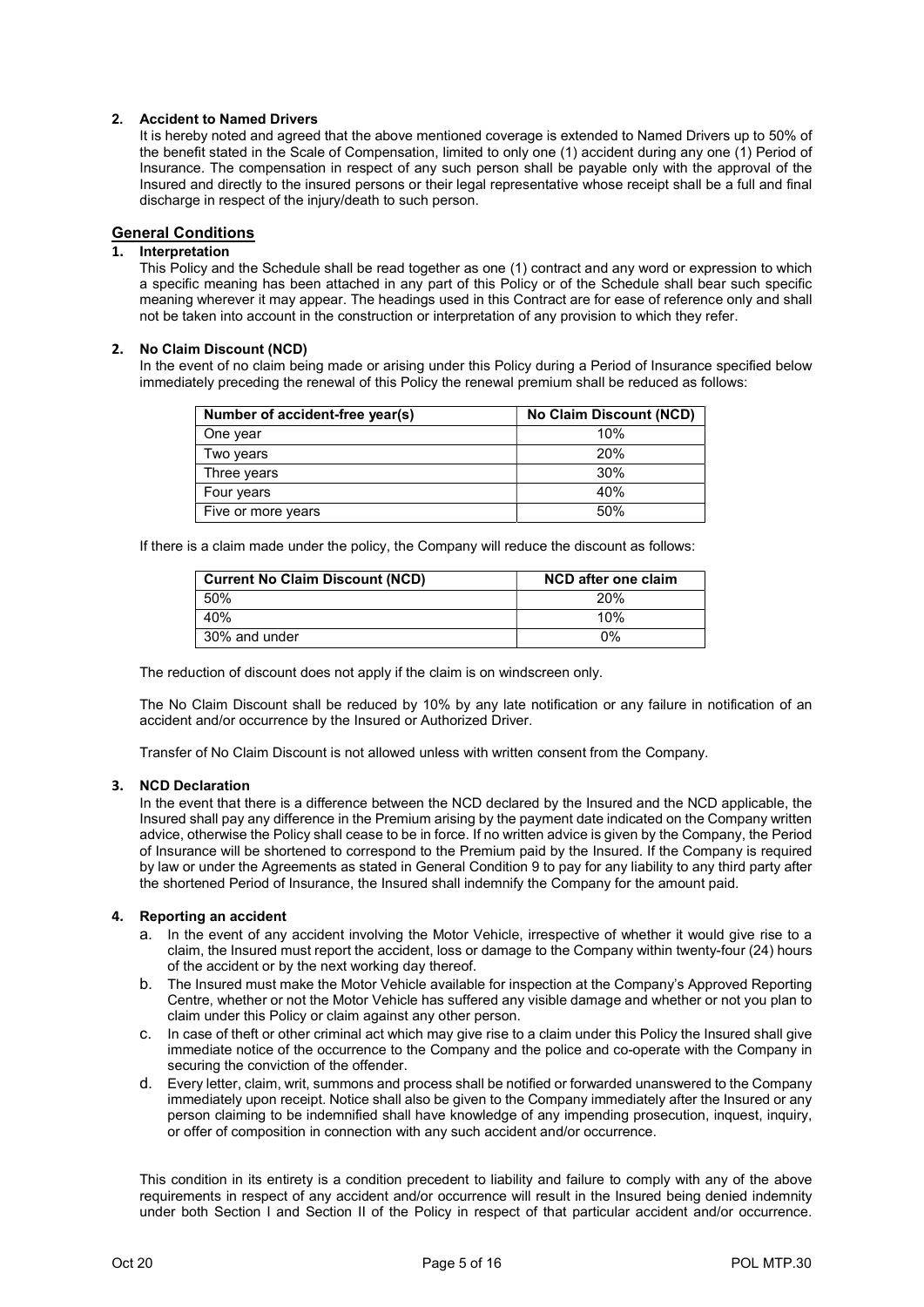Notwithstanding the No Claim Discount provisions set out herein, failure to comply with this condition precedent will additionally result in the Insured losing all or part of his NCD as set out below.

| <b>Current NCD</b> | <b>NCD Upon Renewal (non-Reporting)</b> |
|--------------------|-----------------------------------------|
| 50%                | 40%                                     |
| 40%                | 30%                                     |
| 30%                | 20%                                     |
| 20%                | 10%                                     |
| 10%                | 0%                                      |
| 0%                 | 0%                                      |

The Accident NCD to be applied first before the Non-Reporting NCD.

In the context of this Clause the following terms have the following meanings assigned to them:

Accident NCD: This refers to the loss of percentage of NCD entitlement as a result of claims arising from an accident.

Non-Reporting NCD: This refers to the loss of percentage of NCD as a result of not reporting or late reporting of an accident as set out under the Policy.

#### 5. Geographical Area

The Republic of Singapore, West Malaysia and that part of Thailand within 80.5km of the border between Thailand and West Malaysia.

#### 6. Legislation

- a. Road Traffic Act (Cap. 276) (Republic of Singapore);
- b. Motor Vehicles (Third Party Risks & Compensation) Act (Cap. 189) (Republic of Singapore);
- c. Road Transport Act 1987 (Malaysia);
- d. Road Transport (Amendment) Act 2019 (Malaysia);
- e. Motor Vehicles (Third Party Risks) Rules 1959 (Malaysia);

or any Amendment, Act or Acts passed in substitution.

The reference of Legislation under the heading "Avoidance of Certain Terms and Right of Recovery" is limited to Sections 7, 8 and 9 of the Motor Vehicles (Third Party Risks & Compensation) Act (Cap 189) (Republic of Singapore) and Sections 94, 95, 96 of the Road Transport Act 1987 (Malaysia).

#### 7. Jurisdiction

The indemnity under this Policy shall not apply in respect of judgements which are not in the first instance delivered by or obtained from a Court of competent jurisdiction within the Republic of Singapore or West Malaysia.

## 8. Authorized Driver and Limitation as to Use

As described in the Certificate of Insurance.

#### 9. Avoidance of Certain Terms and Right of Recovery

Nothing in this Policy or any Endorsement hereon shall affect the right of any person entitled to indemnity under this Policy or of any other person to recover an amount under or by virtue of the Legislation or the Agreement executed between the Minister for Finance of the Republic of Singapore and the Motor Insurers' Bureau of Singapore on 22 February, 1975 or the Agreement executed between the Minister of Transport of the Government of Malaysia and the Motor Insurers' Bureau of West Malaysia on 15 January, 1968.

But the Insured shall repay to the Company all sums paid by the Company which the Company would not have been liable to pay but for the Legislation or such Agreement.

#### 10. Authorized Driver in the Event of Demise of Insured

In the event of the death of the Insured, this Policy will cover

- a. any member of the Insured's family or a paid driver; and
- b. any other person

who has been driving the insured Motor Vehicle during the life of the Insured and permission to drive has not been withdrawn prior to the death of the Insured. Provided that the person driving is permitted in accordance with the licensing or other laws or regulations to drive the insured Motor Vehicle or has been so permitted and is not disqualified by order of a Court of Law or by reason of any enactment or regulation from driving the insured Motor Vehicle.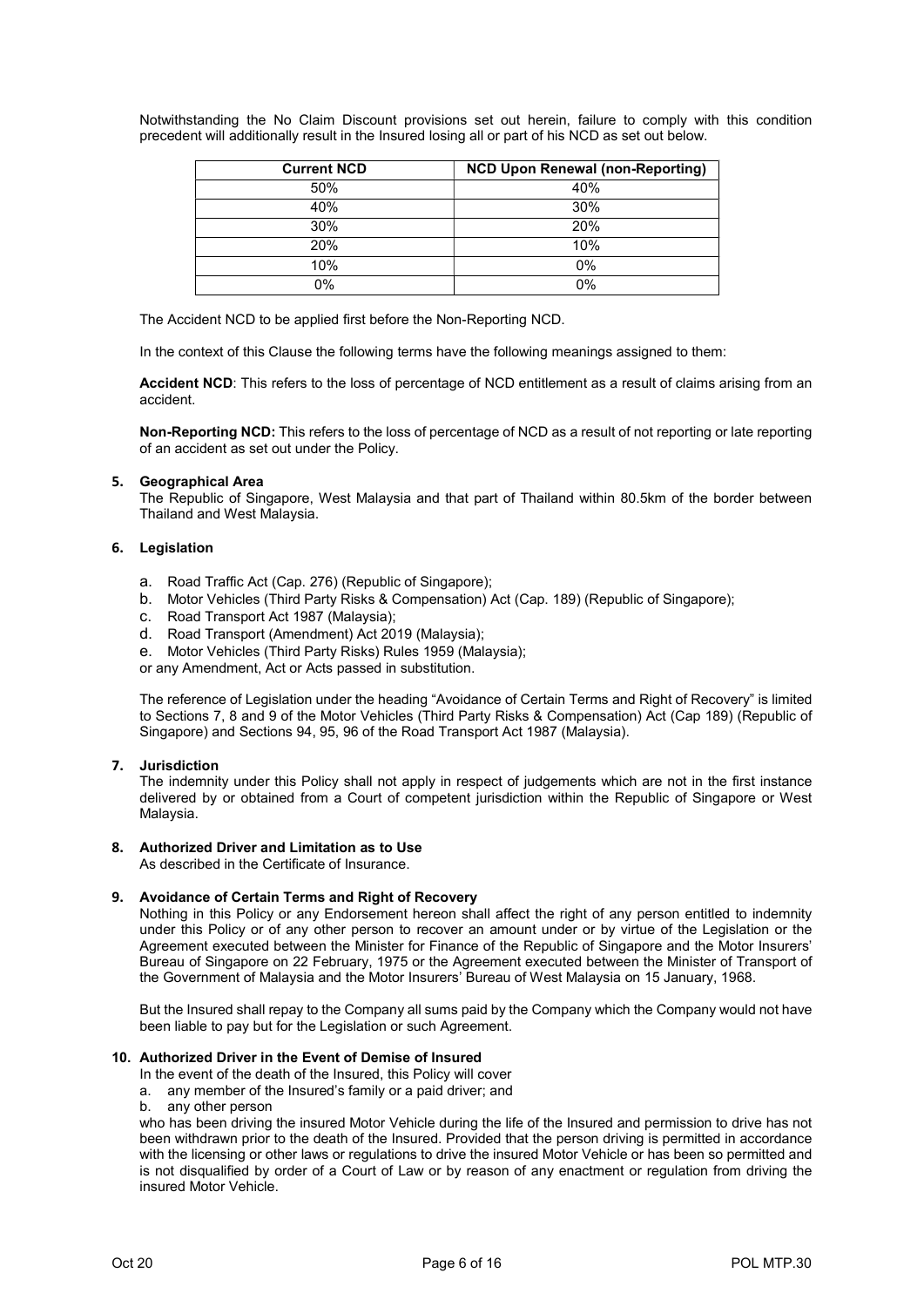#### 11. Written Notice

 Every notice or communication to be given or made under this Policy shall be delivered in writing to the Company.

#### 12. Care of Motor Vehicle

 The Insured shall take all reasonable steps to safeguard the Motor Vehicle from loss or damage and to maintain the Motor Vehicle in efficient condition and the Company shall have at all times free and full access to examine the Motor Vehicle or any part thereof or any driver or employee of the Insured. In the event of any accident or breakdown the Motor Vehicle shall not be left unattended without proper precautions being taken to prevent further loss or damage and if the Motor Vehicle be driven before the necessary repairs are effected any extension of the damage or any further damage to the Motor Vehicle shall be excluded from the scope of the indemnity granted by this Policy.

#### 13. Claims Procedure

- a. No admission, offer, promise or payment shall be made by or on behalf of the Insured or any person claiming to be indemnified without the written consent of the Company. The Company shall be entitled at its sole discretion to
	- i. take over and conduct, in the name of the Insured or such person, the defence or settlement of any claim;
	- ii. prosecute, in the name of the Insured or such person, for its own benefit any claim for indemnity or damages or otherwise; and/or
	- iii. conduct and settle proceedings as it sees fit.

The Insured accepts that the Company has these rights and that to evaluate and exercise these rights, the Insured and any person claiming to be indemnified must assist the Company by

- i. providing all such information and assistance as the Company may require;
- ii. allowing the Company the right to examine the nature and extent of all damage to the Motor Vehicle before it is repaired. The Company has this right whether or not the Insured is entitled or intends to claim an indemnity under this policy for the damage to the Motor Vehicle insured.

For the purpose of complying with this requirement and General Conditions 3 – Reporting an accident Clause, the Insured or any person claiming to be indemnified shall arrange for the Motor Vehicle to be delivered to the Company's Approved Reporting Centre for an initial verification of the circumstances of the accident. The verification process shall comprise accident reporting and photographic recording of the damages.

The Company may at its sole discretion consider waiver of compliance with this requirement in exceptional circumstances.

b. In case damage to the Motor Vehicle insured is indemnifiable by this Policy the Insured shall decide whether or not to claim for it and if so shall submit such a claim to the Company within fourteen (14) days of occurrence or discovery of damage. The cost of repair is subject to adjustment by the Company before any repair may commence if it exceeds S\$300 in total.

#### 14. Cancellation

The Company may cancel this Policy by giving seven (7) days' notice by registered letter to the Insured at the Insured's last known address. The Insured may also cancel this Policy by giving seven (7) days' notice to the Company.

On cancellation, the Insured shall be entitled to a return of the premium paid as computed below, subject to the Company always retaining a minimum premium of S\$53.50 (inclusive of GST) and the Insured shall return the current Certificate(s) of Insurance on or before the date of cancellation and pay the premium due promptly.

#### a. Cancellation by Company

| Premium Refund = Premium x Unused Period of Insurance (Davs) |  |
|--------------------------------------------------------------|--|
| Original Period of Insurance (Days)                          |  |

b. Cancellation by Insured

Premium Refund = Premium x Unused Period of Insurance (Days) x 80% Original Period of Insurance\* (Days)

However, for either of the events mentioned above, the Company will not refund any premium if

- i. Insured has reported a claim or there is an outstanding claim (including windscreen claim);
- ii. a claim has been paid (including windscreen claim);
- iii. the Insured has an outstanding liability;
- iv. the refund premium is less than S\$25.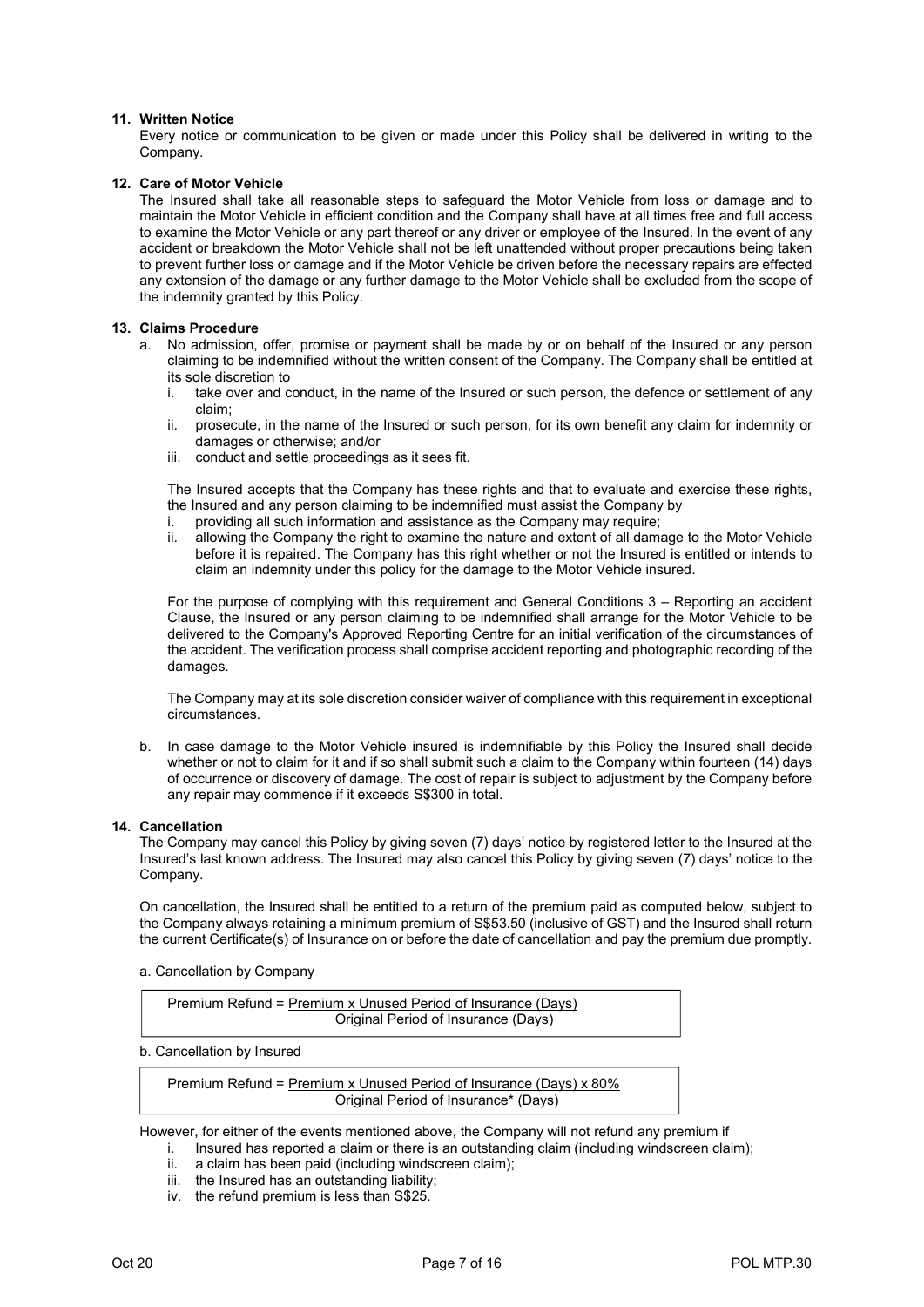\*Original Period of Insurance of the Policy shall be deemed to include any extension of period in the Policy.

If the Policy is cancelled before the effective date of insurance, the Company will charge a minimum premium of \$26.75 (inclusive of GST).

### 15. Other Insurance

 If at the time any claim arises under this Policy there is any other insurance covering the same loss, damage or liability the Company shall not be liable to pay or contribute more than its ratable proportion of any loss, damage compensation costs or expenses. Provided always that nothing in this Condition shall impose on the Company any liability from which but for this Condition it would have been relieved under Section II-2bi. of this Policy.

#### 16. Arbitration

 All differences arising out of this Policy shall be referred to the decision of an arbitrator to be appointed in writing by the parties in difference or if they cannot agree upon a single arbitrator to the decision of two (2) arbitrators, one (1) to be appointed in writing by each of the parties within one (1) calendar month after having been required in writing so to do by either of the parties or, in case the arbitrators do not agree, of an umpire appointed in writing by the arbitrators before entering upon the reference. The umpire shall sit with the arbitrators and preside at their meetings and the making of an award shall be a condition precedent to any right of action against the Company. If the Company shall disclaim liability to the Insured for any claim hereunder and such claim shall not within twelve (12) calendar months from the date of such disclaimer have been referred to arbitration under the provisions herein contained, then the claim shall for all purposes be deemed to have been abandoned and shall not thereafter be recoverable hereunder.

#### 17. Conditions Precedent to Company's Liability

The due observance and fulfilment of the Terms of this Policy insofar as they relate to anything to be done or not to be done by the Insured and the truth of the statements and answers in the proposal shall be conditions precedent to any liability of the Company to make any payment under this Policy.

#### 18. Goods and Services Tax on Policy Excess/Deductible

All amounts shown in this Policy (inclusive of Policy Schedule) in respect of Excess/Deductible, if any, do not include Goods and Services Tax (GST). Where GST is applicable to the Policy and/or to a claim under the policy, GST will be levied accordingly on the Excess/Deductible amounts and the Insured shall be liable to bear the GST so levied on the Excess/Deductible amounts.

#### 19. Payment of Excess

We reserve the right to collect all applicable excess on demand any time a claim is made to the policy. In the event you do not pay the excess within fourteen (14) days of our written demand, we reserve the right to repudiate our liability to pay under this policy. If the claim is settled below the excess and we have collected the applicable excess from you, we will refund to you the difference.

### General Exclusions

The Company shall not be liable in respect of

- 1. any accident, loss, damage or liability caused sustained or incurred
	- a. outside the Geographical Area;
	- b. whilst any Motor Vehicle in respect of which indemnity is provided by this Policy is<br>i. being used otherwise than in accordance with the Limitations as to Use specif
		- being used otherwise than in accordance with the Limitations as to Use specified in the Certificate of Insurance;
		- ii. being driven by or is in the charge of or is for the purpose of being driven by any person other than an Authorized Driver;
		- iii. being driven by or is in the charge of any person (whether it be the Insured himself or any person on his order or with his permission) who is under the influence of intoxicating liquor drinks or drugs.
		- iv. being used or driven when it is not registered under the Road Traffic Act (Cap 276) or when its registration has been cancelled under the Road Traffic Act (Cap 276) or any subsequent amendments thereof.
		- v. not comply with any laws in the region where you are driving your Motor Vehicle
		- vi. not comply with requirement of authorities

Reference to a provision of an Act of Parliament shall be deemed to include any amendment thereof or any corresponding provision in an Act in substitution.

- 2. any accident, loss, damage or liability (except so far as is necessary to meet the requirements of the Legislation) directly or indirectly, proximately or remotely occasioned by, contributed to/by or traceable to or arising out of or in connection with
	- a. war, invasion, act of foreign enemies' hostilities or warlike operations (whether war be declared or not) civil war, mutiny rebellion, revolution, insurrection, military or usurped power;
	- b. strike, riot, civil commotion;
	- c. detention, seizure, confiscation or any attempt thereat;
	- d. flood, typhoon, hurricane, cyclone, tornado, volcanic eruption, earthquake or other convulsion of nature or by any direct consequences of any of the said occurrences and in the event of any claim hereunder the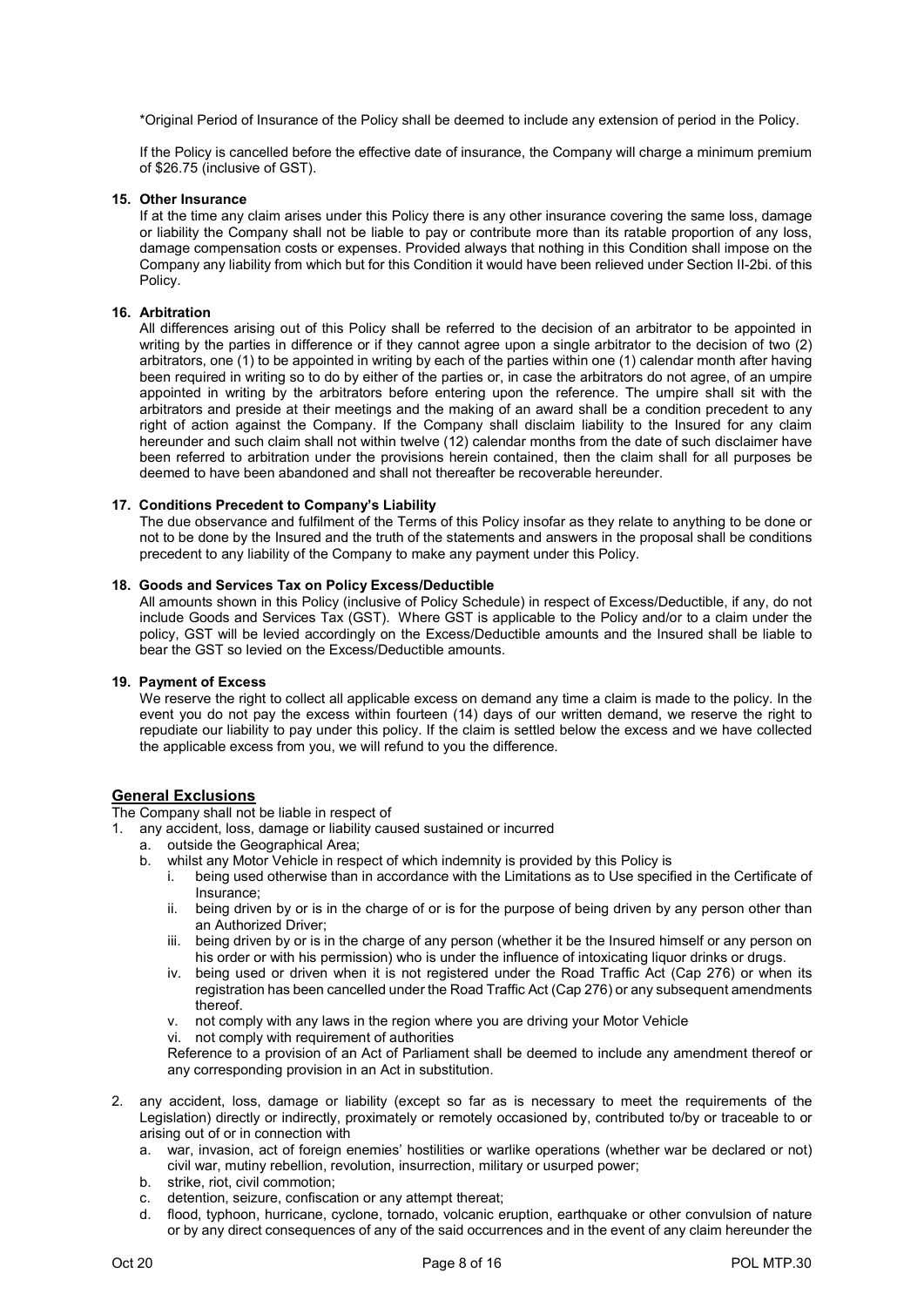person claiming to be indemnified shall prove that the accident, loss, damage or liability arose independently of and was in no way connected with or occasioned by or contributed to/by or traceable to any of the said occurrences or any consequence thereof and in default of such proof the Company shall not be liable to make any payment in respect of such a claim.

- 3. any liability which attaches by virtue of an agreement but which would not have attached in the absence of such agreement.
- 4. a. any accident, loss or damage to any property whatsoever or any loss or expense whatsoever resulting or arising therefrom or any consequential loss;
	- b. any liability of whatsoever nature

 directly or indirectly caused by or contributed to/by or arising from ionising radiations or contamination by radiations or contamination by radioactivity from any nuclear fuel or from any nuclear waste from the combustion of nuclear fuel. For the purpose of this Exception combustion shall include any self-sustaining process of nuclear fission.

- 5. any accident, loss, damage or liability directly or indirectly caused by or contributed to/by or arising from nuclear weapons material.
- 6. any accident, loss, damage or liability if the insured vehicle does not have a valid Certificate of Entitlement.
- 7. any accident, loss, damage or liability caused, sustained or incurred whilst the insured vehicle is being used at the Airside in any airport or aerodrome. The term "Airside" shall mean the maneuvering areas and aprons of the airport and service roads which are directly associated therewith.

If a law or laws are named in a section of the Policy entitled "Avoidance of Certain Terms and Right of Recovery" or in the Policy Schedule under the heading of "Legislation" all references to specific sections of such laws are deemed to be deleted so that the references to such law or laws are left to apply to each law in its entirety.

#### Endorsements

The following Endorsements apply when specifically mentioned in the Schedule and are subject to the Terms of the Policy

#### Endorsement A - Third Party

It is hereby understood and agreed that Sections I (and its Exceptions), III and IV of this Policy are cancelled. It is further understood and agreed that the printed wording of General Condition 12 of the Policy is also cancelled and is replaced by the following new Condition:

"12. The Insured shall take all reasonable steps to maintain the Motor Vehicle in efficient condition and the Company shall have at all times free and full access to examine the Motor Vehicle or any part thereof or any driver or employee of the Insured."

#### Endorsement B - Third Party Fire and Theft

It is hereby understood and agreed that notwithstanding anything to the contrary contained in Section I of this Policy the Company shall not be liable thereunder except in respect of loss or damage by fire, external explosion, selfignition or lightning or burglary housebreaking or theft.

It is further understood and agreed that Sections III and IV of this Policy are deemed to be cancelled.

## Endorsement C - Excess Section II (Third Party)

It is hereby understood and agreed that notwithstanding anything to the contrary contained in this Policy the Insured in respect of each and every event shall be responsible for the amount shown in the Schedule as Excess in respect of any expenditure for which provision is made thereunder (including any payments in respect of costs and expenses) and of any expenditure by the Company in the exercise of its discretion under General Condition 13 of this Policy.

If the expenditure incurred by the Company shall include the amount for which the Insured is responsible hereunder such amount shall be repaid by the Insured to the Company forthwith.

For the purposes of this Endorsement the expression "event" shall mean an event or series of events arising out of one (1) cause in connection with any one (1) Motor Vehicle in respect of or in connection with which indemnity is granted under this Policy.

#### Endorsement D - Young or Elderly and/or Inexperienced Drivers Excess

It is hereby understood and agreed that an Additional Excess as specified in the Schedule shall apply over and above any other Excess applicable under different Endorsement(s) of this Policy for accident, loss or damage whilst the insured Motor Vehicle is being driven by any Young or Elderly and/or Inexperienced Drivers as defined in the Schedule.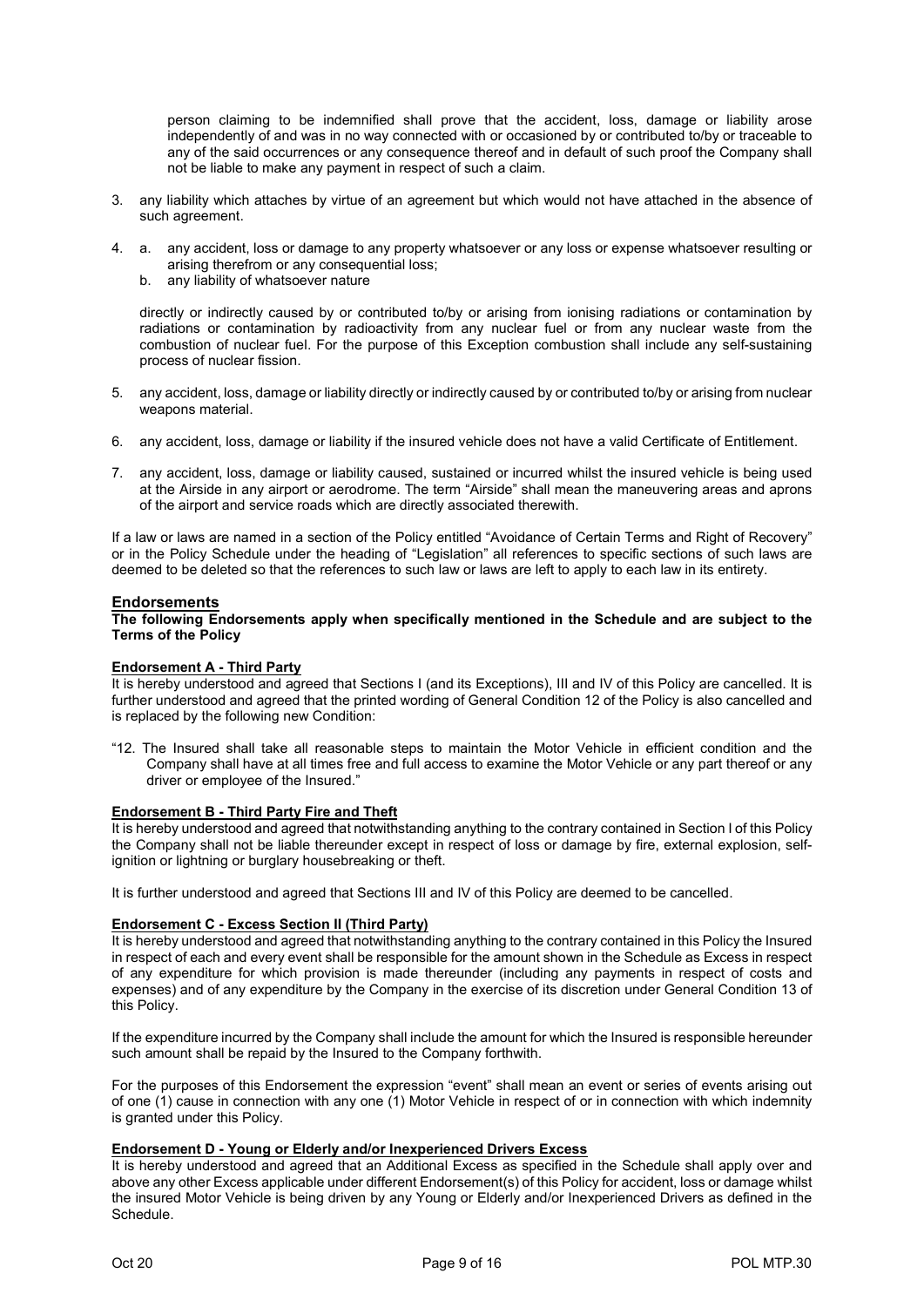## Endorsement D1 - Young and/or Inexperienced Drivers Excess

It is hereby understood and agreed that an Additional Excess as specified in the Schedule shall apply over and above any other Excess applicable under different Endorsement(s) of this Policy for accident, loss or damage whilst the insured Motor Vehicle is being driven by any Young and/or Inexperienced Drivers as defined in the Schedule.

#### Endorsement E - Excess

It is hereby understood and agreed that notwithstanding anything to the contrary contained in Section I of this Policy the Insured in respect of each and every event shall be responsible for the Excess stated in the Schedule.

It is also hereby understood and agreed that an Additional Excess as specified in the Schedule shall apply (in addition to the above mentioned Excess where applicable) whilst the insured Motor Vehicle is being driven by any Authorized and Unnamed Driver(s) as defined in the Schedule.

If the expenditure (including payments in respect of costs and expenses) incurred by the Company shall include the amount for which the Insured is responsible hereunder such amount shall be repaid by the Insured to the Company forthwith.

For the purposes of this Endorsement the expression "event" shall mean an event or series of events arising out of one (1) cause in connection with which indemnity is granted under this Policy.

#### Endorsement E1 - Excess (for Company's Motor Vehicle)

It is hereby understood and agreed that notwithstanding anything to the contrary contained in Section I of this Policy the Insured in respect of each and every event shall be responsible for the Excess stated in the Schedule whilst the insured Motor Vehicle is being driven by or is in the charge of any Authorized Driver.

It is also hereby understood and agreed that an Additional Excess as specified in the Schedule shall apply (in addition to the above mentioned Excess where applicable) whilst the insured Motor Vehicle is being driven by any Authorized Driver.

If the expenditure (including payments in respect of costs and expenses) incurred by the Company shall include the amount for which the Insured is responsible hereunder such amount shall be repaid by the Insured to the Company forthwith.

For the purposes of this Endorsement the expression "event" shall mean an event or series of events arising out of one (1) cause in connection with which indemnity is granted under this Policy.

#### Endorsement F - Excess All Claims

It is hereby understood and agreed that notwithstanding anything to the contrary contained in this Policy the Insured in respect of each and every event shall be responsible for the amount stated in the Schedule as Excess in respect of expenditure for which provision is made thereunder (including any payments in respect of costs and expenses) and of any expenditure by the Company in the exercise of its discretion under General Condition 13 of this Policy.

If the expenditure incurred by the Company shall include the amount for which the Insured is responsible hereunder such amount shall be repaid by the Insured to the Company forthwith.

For the purposes of this Endorsement the expression "event" shall mean an event or series of events arising out of one (1) cause in connection with any one (1) Motor Vehicle in respect of or in connection with which indemnity is granted under this Policy.

#### Endorsement H - Total Loss

It is hereby understood and agreed that in the event of any claim arising under Section I of the Policy the Company may at its own option settle claim on total loss basis and pay in cash the insured value (less depreciation) or the market value of the Motor Vehicle whichever is the lesser after deducting the Excess applicable under the Policy and the Insured shall surrender the Motor Vehicle, the log book and the Certificate and Policy of Insurance to the Company on its exercising such option and shall execute such documents as may be required to effect a transfer of the Motor Vehicle.

#### Endorsement I - Breakage of Glass in Windscreen or Window

In consideration of an additional premium and agreed compulsory use of an ExcelDrive Workshop for replacement or repair, the indemnity provided by Section I of this Policy is deemed to extend to any claim by the Insured for the cost of reinstating any glass in the windscreen or in the windows including glass roof of the Motor Vehicle following breakage of such glass (provided there is no other damage to the Motor Vehicle) up to an amount not exceeding the sum indicated in the Schedule and that this shall not be deemed to be a claim for the purposes of the No Claim Discount (NCD) Clause.

For the purpose of this Endorsement any requirement in this Policy or any Endorsement thereto that the Insured shall be responsible for a specified first sum of any amount otherwise payable shall be of no effect.

Provided that following the settlement of a claim the benefit under this Extension shall terminate and no further reinstatement is allowed.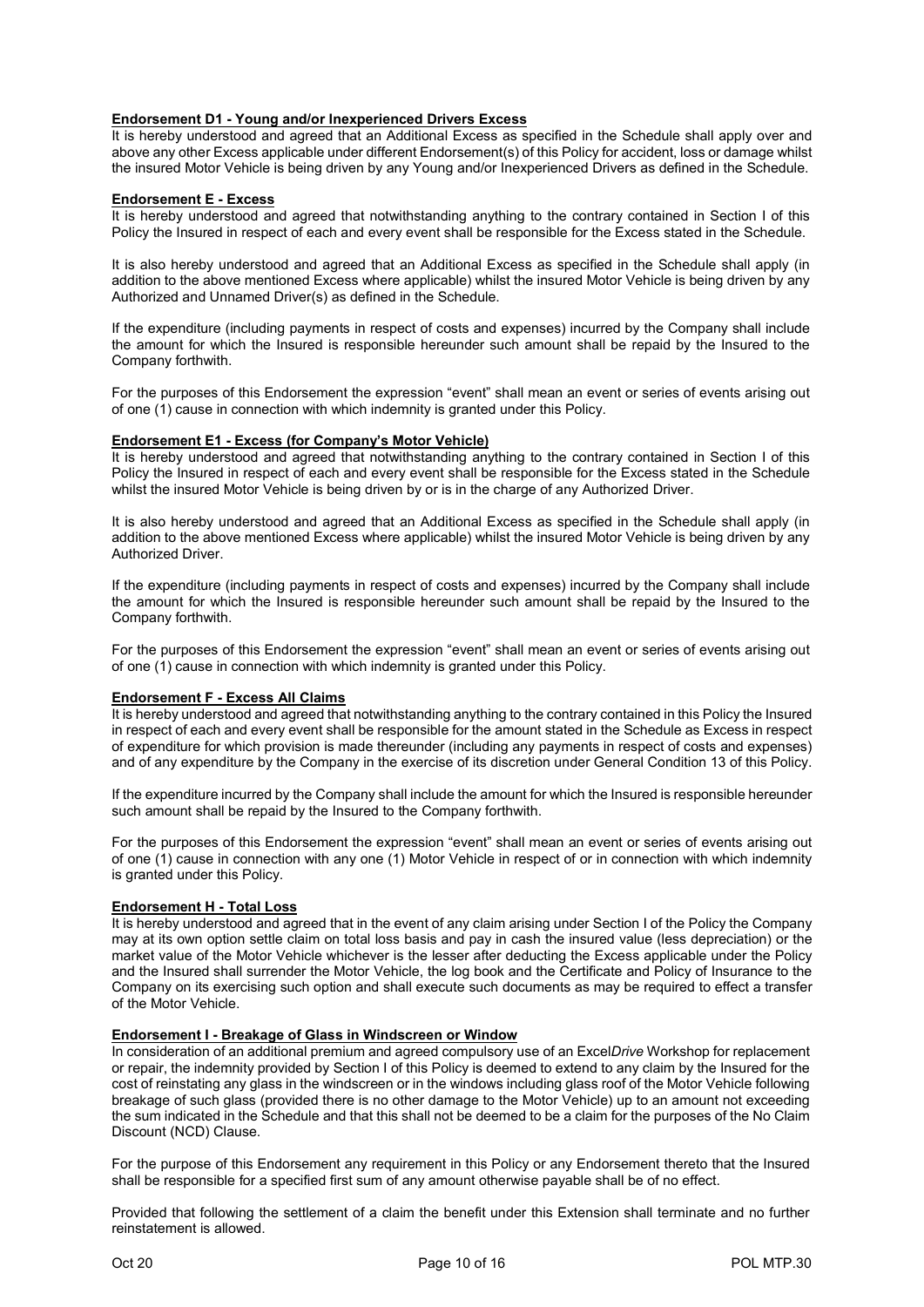## Endorsement K - Additional Personal Accident Insurance

It is hereby agreed that the Policy is extended to cover Personal Accident Insurance in respect of person named in the Schedule on the scale provided below for bodily injury sustained by the Insured:

a. in direct connection with the Motor Vehicle; or

b. whilst mounting into, dismounting from or travelling in any private motor vehicle

and caused by violent, accidental, external and visible means which independently of any other cause (except medical or surgical treatment consequent upon such injury) shall within three (3) calendar months of the occurrence of such injury.

| Item           | Coverage                                                                                                                      | <b>Sum Insured</b> |
|----------------|-------------------------------------------------------------------------------------------------------------------------------|--------------------|
| $\mathbf{1}$ . | Death or Total Permanent Disablement                                                                                          | S\$10,000          |
| 2.             | Total and irrecoverable loss of all sight in both eyes                                                                        | S\$10,000          |
| 3.             | Total loss by actual separation of both feet or both hands or one foot<br>and one hand                                        | S\$10,000          |
| 4.             | Total loss by actual separation of one foot or one hand together with<br>total and irrecoverable loss of all sight in one eye | S\$10,000          |
| 5.             | Total and irrecoverable loss of all sight in one eye                                                                          | S\$5,000           |
| 6.             | Total loss by actual separation of one foot or one hand                                                                       | S\$5,000           |

#### **Provisos**

- a. No compensation shall be payable
	- i. under items 1 to 6 unless the death or loss takes place within three (3) calendar months from the date of the bodily injury causing the same;
	- ii. if the Insured is more than seventy (70) years of age at the time of such injury;
	- iii. for accidents sustained outside the Geographical Area;
	- iv. in respect of death or injury directly or indirectly, wholly or in part arising or resulting from or traceable to intentional self-injury, suicide or attempted suicide physical defect or infirmity; an accident happening whilst the Insured is under the influence of intoxicating liquor, drinks or drugs; pregnancy or childbirth.
- b. The Insured shall not be entitled to compensation under more than one (1) item in respect of the same period of disablement or the same accident.
- c. The Insured shall not be entitled to compensation under more than one (1) item in respect of any one (1) occurrence and the total liability of the Company shall not in the aggregate exceed the sum of S\$10,000 during any one (1) Period of Insurance.
- d. Upon payment of any claims under one (1) of the items 1 to 6 this Policy shall be delivered up to the Company and all liability of the Company hereunder shall cease.

## Endorsement L - Hire Purchase

It is hereby understood and agreed that the Hire Purchase Owners named in the Schedule (hereinafter referred to as the Owners) are the Owners of the Motor Vehicle and that the Motor Vehicle is the subject of Hire Purchase Agreement made between the Owners of the one part and the Insured of the other part and it is further understood and agreed that any payment made in respect of loss or damage (which loss or damage is not made good by repair reinstatement or replacement) under Section I of this Policy shall be made to the Owners as long as they are Owners of the Motor Vehicle and their receipt shall be a full and final discharge to the Company in respect of such loss or damage. It is also understood and agreed that notwithstanding any provision in the Hire Purchase Agreement to the Contrary this Policy is issued to the Insured as the principal party and not as agent or trustee for the Owners and nothing herein shall be construed as constituting the Insured an agent or trustee for the Owners or as an assignment (whether legal or equitable) by the Insured to the Owners of his rights benefits and claims under this Policy. It is lastly understood and agreed that the Insured shall not assign his rights benefits and claims under this Policy without the prior consent in writing of the Company.

#### Endorsement M - Inclusion of Special Perils

It is hereby understood and agreed that the following shall be deemed to be added to Section I - 1 of this Policy:

"By flood, typhoon, hurricane, volcanic eruption, earthquake or other convulsion of nature"

It is further understood and agreed that the words flood, typhoon, hurricane, volcanic eruption, earthquake or other convulsion of nature in General Exclusion 2d of this Policy are deemed to be deleted.

#### Endorsement P6 - Riot and Strike

It is hereby understood and agreed that the words "strike, riot, civil commotion" in General Exclusion 2b of this Policy shall not apply to any accident, loss, damage or liability directly caused by

1. the act of any person taking part together with others in any disturbance of the public peace (whether in connection with a strike or lock-out or not) or the action of any lawfully constituted authority in suppressing or attempting to suppress any such disturbance or in minimizing the consequences of such disturbance;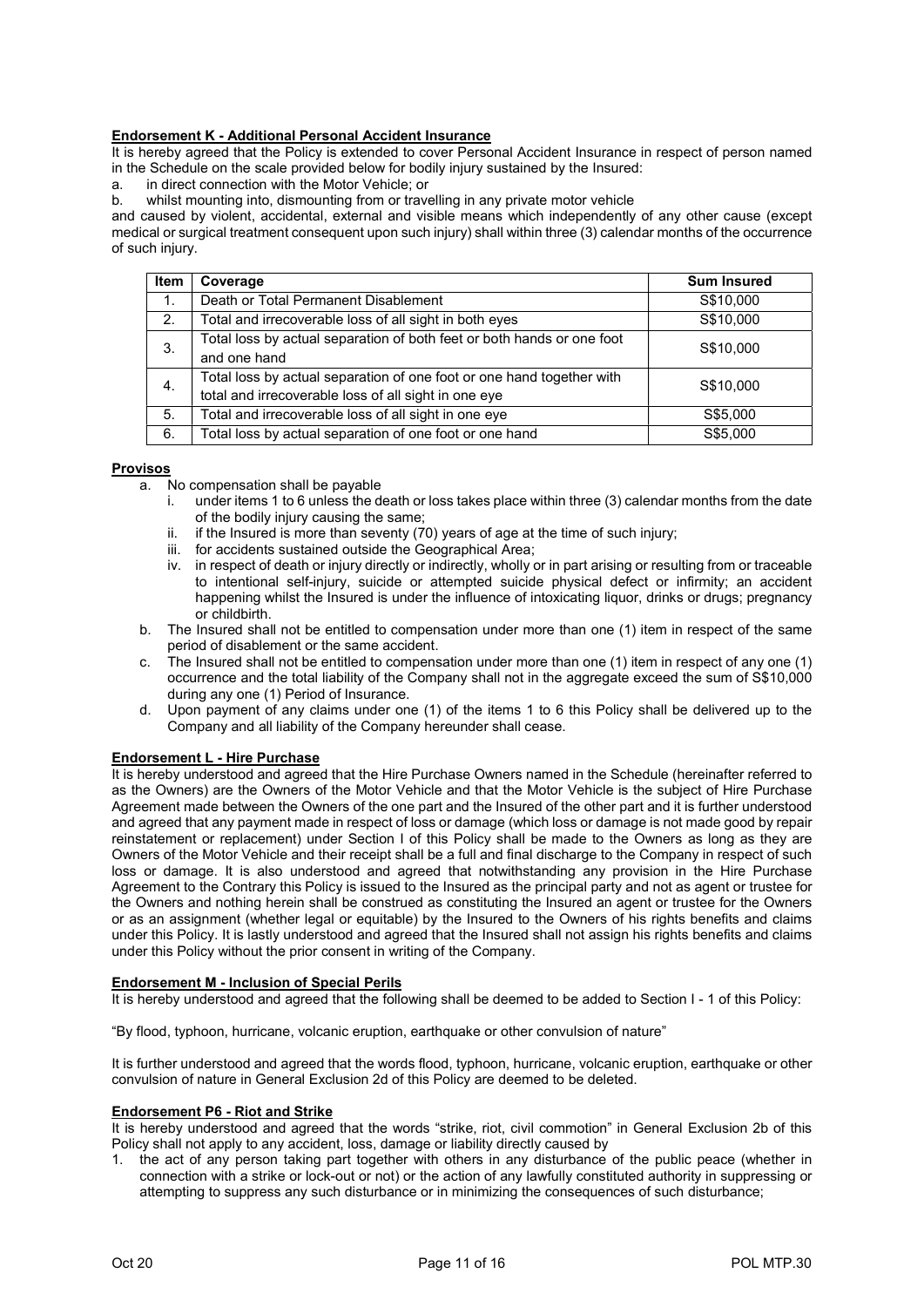2. the wilful act of any striker or locked out worker done in furtherance of a strike or in resistance to a lock-out or the action of any lawfully constituted authority in preventing or attempting to prevent any such act or in minimising the consequences of any such act.

Provided that the indemnity given by reason of this Endorsement shall not apply to any accident, loss, damage or liability (except so far as is necessary to meet the requirements of the Legislation) directly or indirectly proximately or remotely occasioned by contributed to/by or traceable to or arising out of or in connection with

- a. war, invasion, the act of foreign enemies' hostilities or warlike operations (whether war be declared or not) civil war;
- b. mutiny, civil commotion assuming the proportions of or amounting to a popular rising, military rising, rebellion, revolution, insurrection military or usurped power or any act of any person acting on behalf of or in connection with any organization with activities directed toward the overthrow by force of the government de jure or de facto or to the influencing of it by terrorism or violence.

Or by the direct or indirect consequences or any of the said occurrences.

In the event of any claim hereunder the Insured shall prove that the accident, loss, damage or liability arose independently of and was in no way connected with or occasioned by or contributed to/by or traceable to any of the said occurrence or any consequence thereof and in default of such proof the company shall not be liable to make any payment in respect of such a claim.

Provided, however, that this Endorsement shall not apply to the personal accident benefits under Section IV of this Policy.

## Endorsement P7 - Breakage of Glass in Windscreen or Window (Full Cost of Reinstatement)

In consideration of the Insured's payment of an additional premium and agreed compulsory use of an ExcelDrive Workshop for replacement or repair, the indemnity provided by Section I of this Policy is deemed to extend to any claim by the Insured for the full cost of reinstating any glass in the windscreen or in the windows including glass roof of the Motor Vehicle following breakage of such glass (provided there is no other damage to the Motor Vehicle) and that this shall not be deemed to be a claim for the purposes of the No Claim Discount (NCD) Clause.

For the purpose of this Endorsement any requirement in this Policy or any Endorsement thereto that the Insured shall be responsible for a specified first sum of any amount otherwise payable shall be of no effect.

Following the settlement of a claim, the benefit under this Extension will terminate. In consideration of the Insured's agreed payment of an additional premium, this benefit will be reinstated only once up to the expiration date of this Policy.

#### Endorsement R - Fleet Rated Risks - Cancellation of No Claim Discount

It is hereby understood and agreed that the No Claim Discount (NCD) Clause of this Policy is deemed to be cancelled.

#### Endorsement U - COE and PARF Value (Not insured)

Notwithstanding the estimated market value herein stated, it is hereby understood and agreed that in the event of an indemnity for theft or total loss, the Company shall not be liable for the residual value of the COE and the estimated PARF value of the insured Motor Vehicle at the time of loss. In consideration of the above, a premium discount is given.

#### Endorsement V - NCD Protection

It is agreed that the NCD entitlement in this Policy is protected as follows:

| No. of claims made or arisen<br>during the Period of Insurance | NCD Entitlement on Renewal of the Policy |                    |                    |
|----------------------------------------------------------------|------------------------------------------|--------------------|--------------------|
|                                                                | Where existing NCD                       | Where existing NCD | Where existing NCD |
|                                                                | entitlement is 30%                       | entitlement is 40% | entitlement is 50% |
| One                                                            | 30%                                      | 40%                | 50%                |
| Two                                                            | Nil                                      | 10%                | 20%                |
| Three or more                                                  | Nil                                      | Nil                | Nil                |

This NCD Protection is not applicable to cases involving the loss of NCD as a result of not reporting or late reporting of accidents as set out under the Policy.

NCD Protection applies only when the Policy is renewed with the Company, and is not transferrable to the next insurer. Having NCD Protection does not mean renewal invitation or renewal terms are guaranteed for the next Period of Insurance.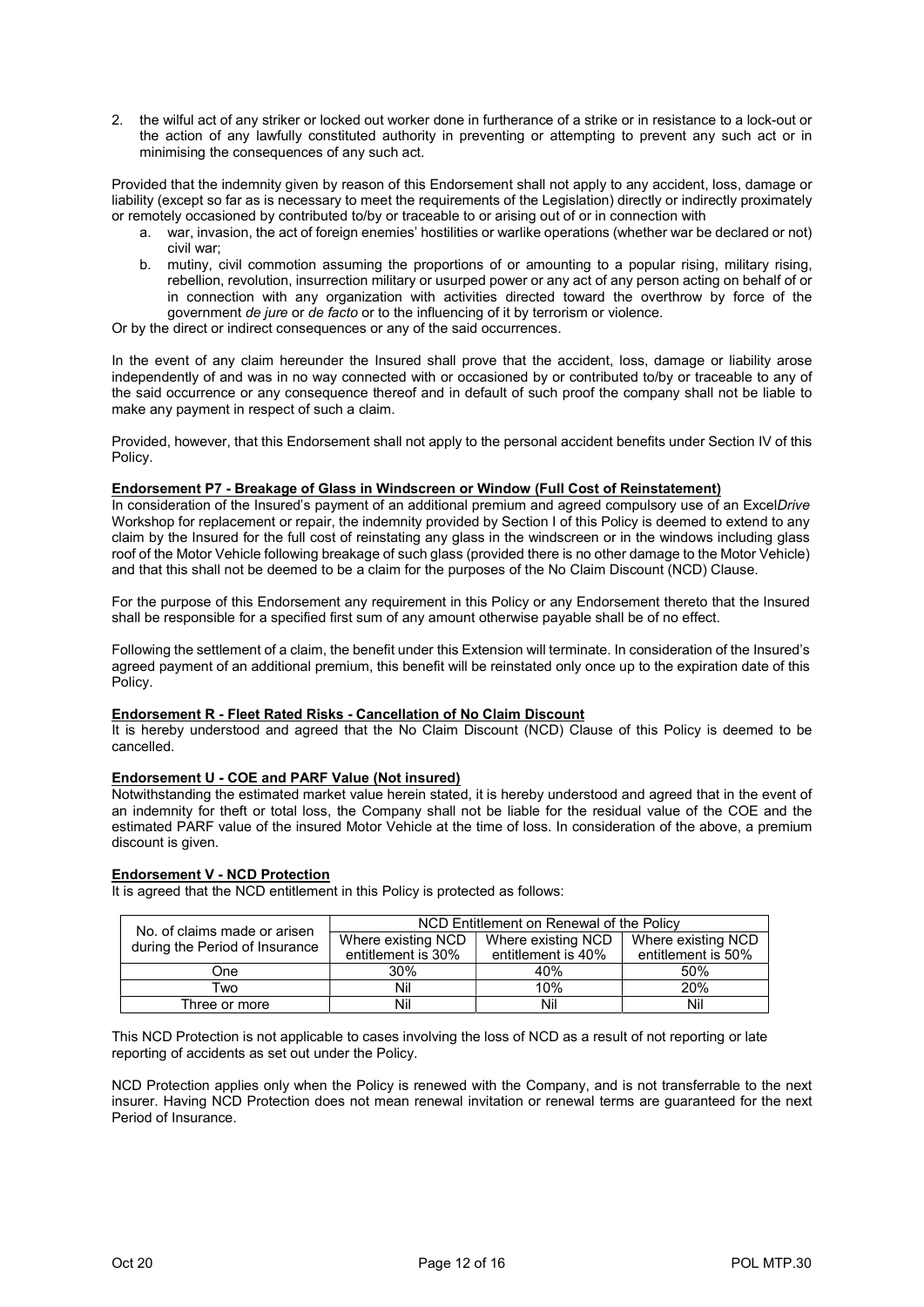## Endorsement AA1 - ExcelDrive Prestige Plan

It is hereby understood and agreed that this Policy will indemnify the Insured for the costs of any accident repair that is carried out at

- 1. an ExcelDrive Workshop; or
- 2. non ExcelDrive Workshop

For the purposes of this Endorsement, "ExcelDrive Workshop" shall mean such motor repairer or workshop as approved for use by the Company under the ExcelDrive Programme at the time of accident repair but excluding a distributor-owned or appointed motor workshop.

In the event of an accident where the insured Motor Vehicle is being repaired at any one of the Company's panel of ExcelDrive Workshops (or as decided and assigned by the Company), the Excess in the Policy Schedule – Endorsement E or Endorsement E1 will be waived up to the amount specified in the table below:

| No Claim Discount (NCD) | Waiver of Excess (limit to 1 claim per policy year) |
|-------------------------|-----------------------------------------------------|
| 0% to 40% NCD           | Waive 50% of Excess or maximum S\$1,000             |
| 50% NCD                 | Waive 100% of Excess or maximum S\$1,000            |

#### Endorsement AA2 - ExcelDrive Gold Plan

In consideration of the Insured receiving a discount on this Policy, it is hereby understood and agreed that this Policy will only indemnify the Insured for the costs of any accident repair provided repair is carried out at an ExcelDrive Workshop.

For the purposes of this Endorsement, "ExcelDrive Workshop" shall mean such motor repairer or workshop as approved for use by the Company under the ExcelDrive Programme at the time of accident repair.

In the event of an accident where the insured Motor Vehicle is being repaired at any one of the Company's panel of ExcelDrive Workshops (or as decided and assigned by the Company), the Excess in the Policy Schedule – Endorsement E or Endorsement E1 will be waived up to the amount specified in the table below:

| No Claim Discount (NCD) | Waiver of Excess (limit to 1 claim per policy year) |
|-------------------------|-----------------------------------------------------|
| 0% to 40% NCD           | Waive 50% of Excess or maximum S\$1,000             |
| 50% NCD                 | Waive 100% of Excess or maximum S\$1,000            |

#### Endorsement AA3 - ExcelDrive Focus Plan

In consideration of the Insured receiving a discount on this Policy, it is hereby understood and agreed that this Policy will only indemnify the Insured for the costs of any accident repair provided repair is carried out at an ExcelDrive Workshop.

For the purposes of this Endorsement, "ExcelDrive Workshop" shall mean such motor repairer or workshop as approved for use by the Company under the ExcelDrive Programme at the time of accident repair.

## Endorsement Z - Loss of Use Benefit (S\$100 Per Day)

The Company will pay the Insured an amount of S\$100 per day for loss of use of the Motor Vehicle during repair at an approved workshop as provided by the Policy for the selected plan, as a result of an accident covered and claim paid under this Section as recommended by the Company's authorized surveyors, where repair period exceeds three (3) days. The period of loss of use will commence from the date the Company approve the estimated repair costs of the Motor Vehicle for up to ten (10) days during the Period of Insurance. This benefit shall not apply to claim arising under Section I of the Policy settled on total loss basis and/or under Breakage of Glass in Windscreen or Window. The Company shall be entitled at its sole discretion to subrogate in the name of the Insured for its own benefit any claim for indemnity against any third party.

This benefit will not be applicable

- 1. when the repairs are delayed due to non-availability of spare parts;
- 2. for return jobs to the workshop due to repair not up to Insured's satisfaction;
- 3. for delay in collecting the vehicle upon completion of repair.

The loss of use benefits must be submitted to the Company within thirty (30) days upon completion of repair.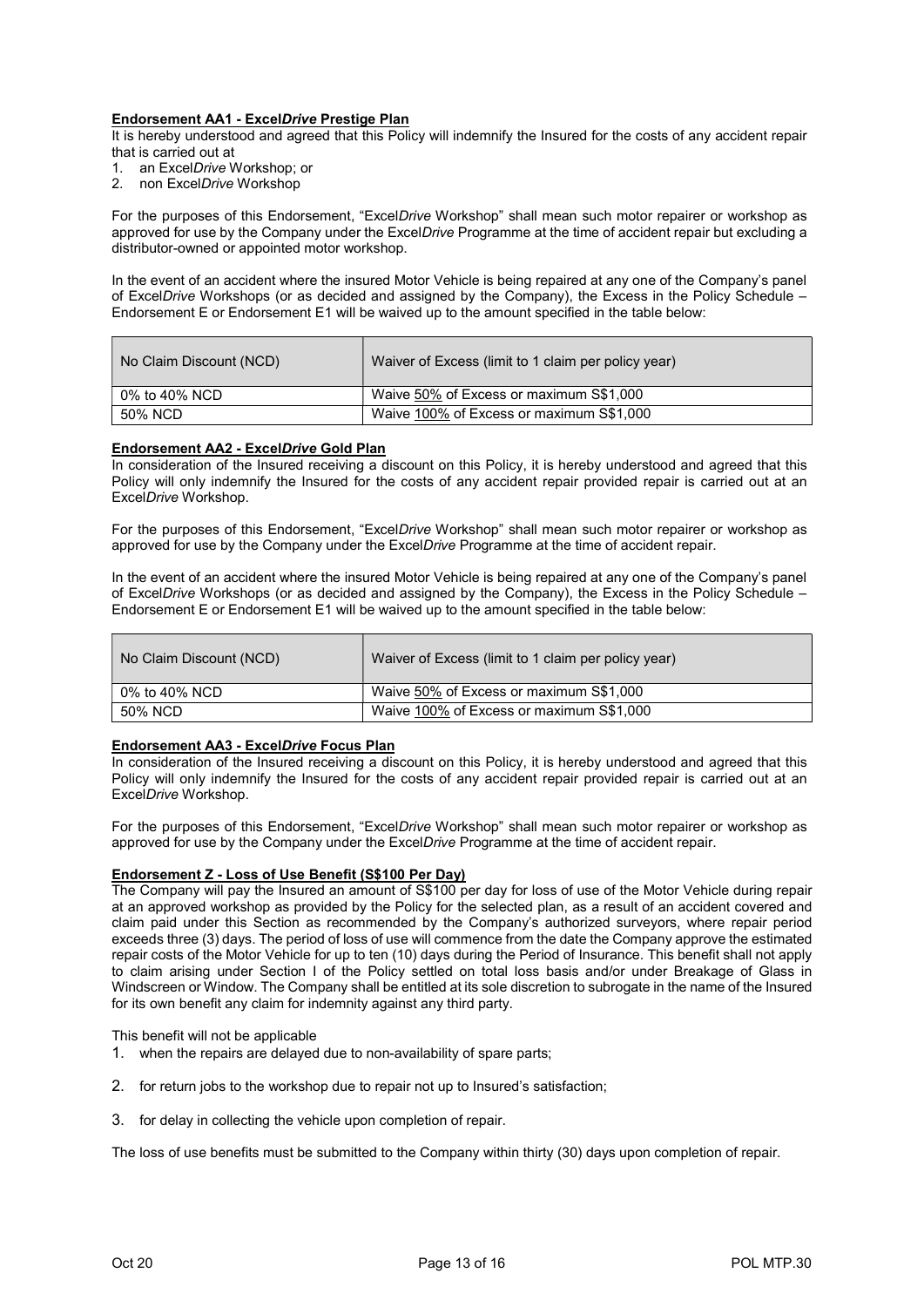## Endorsement 17 - Third Party Indemnity to Employer

It is hereby understood and agreed that in the terms of and subject to the limitations of the indemnity which is granted by Section II of the Policy to the Insured the Company will indemnify the employer of the Insured named in the Policy Schedule (hereinafter called the Employer) whilst any motor vehicle in connection with which indemnity is granted under this Policy (other than a motor vehicle belonging to the Employer or hired to him under a Hire Purchase Agreement) is being used upon the business of the Employer provided that such indemnity shall not include liability for death or bodily injury sustained by any person arising out of and in the course of the employment of such person by the Employer. Provided always that the Employer

- 1. shall as though he were the Insured observe fulfil and be subject to the Terms of this Policy in so far as they shall apply;
- 2. is not entitled to indemnity under any other policy.

Subject otherwise to the Terms of this Policy.

#### Endorsement 31 - Cover Whilst Driven by a Motor Trader

It is hereby understood and agreed that notwithstanding anything contained to the contrary in the Limitations as to Use but subject otherwise to the Terms of this Policy the insurance granted thereby shall be operative but only so far as it relates to the Insured whilst the Motor Vehicle is in the custody or control of a member of the Motor Trade for the purpose of overhaul upkeep or repair.

#### Additional Endorsements

The following endorsements shall apply to this Policy unless otherwise stated and/or deleted in the Policy Schedule.

#### Clarification Agreement

Property damage covered under this Agreement shall mean physical damage to the substance of property. Physical damage to the substance of property shall not include damage to data or software, in particular any detrimental change in data, software or computer programs that is caused by a deletion, a corruption or a deformation of the original structure.

Consequently, the following are excluded from this Agreement:

- 1. Loss of or damage to data or software, in particular any detrimental change in data, software or computer programs that is caused by a deletion, a corruption or a deformation of the original structure, and any business interruption losses resulting from such loss or damage. Notwithstanding this Exclusion, loss of or damage to data or software which is the direct consequence of insured physical damage to the substance of property shall be covered.
- 2. Loss or damage resulting from an impairment in the function, availability, range of use or accessibility of data, software or computer programs, and any business interruption losses resulting from such loss or damage.

#### Condition Precedent

The validity of this Policy is subject to the condition precedent that

- 1. for the risk insured, the Insured has never had any insurance terminated in the last twelve (12) months due solely or in part to a breach of any premium payment condition; or
- 2. if the Insured has declared that it has breached any premium payment condition in respect of a previous policy taken up with another insurer in the last twelve  $(12)$  months
	- a. the Insured has fully paid all outstanding premium for time on risk calculated by the previous insurer based on the customary short period rate in respect of the previous policy; and
	- b. a copy of the written confirmation from the previous insurer to this effect is first provided by the Insured to the Company before cover incepts.

## Contracts (Rights of Third Parties) Act Exclusion

It is hereby declared and agreed that a person who is not a party to this Policy shall have no right under the Contracts (Rights of Third Parties) Act (Cap 53B) (or any subsequent amendments thereof) to enforce any of its terms.

# Cyber Risks Exclusion Clause (NMA2915)<br>1 Flectronic Data Exclusion

## **Electronic Data Exclusion**

Notwithstanding any provision to the contrary within the Policy or any endorsement thereto, it is understood and agreed as follows:

- a. This Policy does not insure, loss, damage, destruction, distortion, erasure, corruption or alteration of ELECTRONIC DATA from any cause whatsoever (including but not limited to COMPUTER VIRUS) or loss of use, reduction in functionality, cost, expense of whatsoever nature resulting therefrom, regardless of any other cause or event contributing concurrently or in any other sequence to the loss.
- b. However, in the event that a peril listed below results from any of the matters described in paragraph (a) above, this Policy, subject to all its terms, conditions and exclusions will cover physical damage occurring during the Policy period to property insured by the Policy directly caused by perils of Fire and Explosion.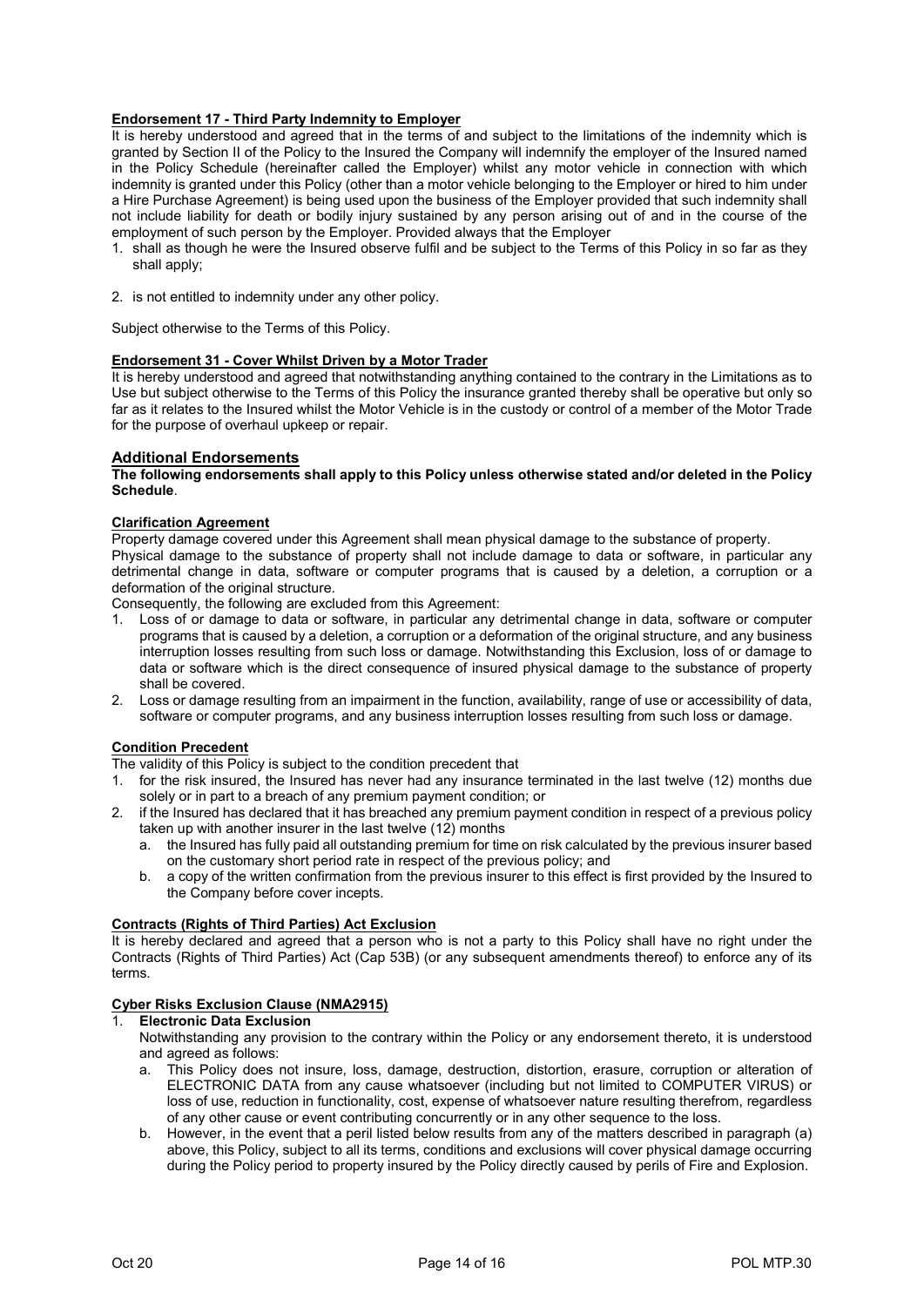## 2. Electronic Data Processing Media Valuation

Notwithstanding any provision to the contrary within the Policy or any endorsement thereto, it is understood and agreed as follows:

Should electronic data processing media insured by the Policy suffer physical loss or damage insured by this Policy, then the basis of valuation shall be the cost of the blank media plus the costs of copying the Electronic Data from back-up or from originals of a previous generations. These costs will not include research and engineering nor any costs of recreating, gathering or assembling such Electronic Data. If the media is not repaired, replaced or restored the basis of valuation shall be the cost of the blank media. However, this Policy does not insure any amount pertaining to the value of such Electronic Data to the Insured or any other party, even if such Electronic Data cannot be recreated, gathered or assembled.

Electronic Data means facts, concepts and information converted to a form useable for communications, interpretation or processing by electronic and electromechanical data processing or electronically controlled equipment and includes programmes, software, and other coded instructions for the processing and manipulation of data or the direction and manipulation of such equipment.

Computer Virus means a set of corrupting, harmful or otherwise unauthorized instructions or code including a set of maliciously introduced unauthorized instructions or code, programme or otherwise, those propagate themselves through a computer system or network of whatsoever nature. Computer Virus includes but is not limited to 'Trojan Horse' 'worms' and 'time or logic bombs'.

## Electronic Date Exclusion

The Company will not pay for any claim of whatsoever nature directly or indirectly caused by or consisting of or arising from the failure or inability of any computer or other equipment or system for processing storing or retrieving data, whether the property of the Insured or not, occurring at any time to

- 1. correctly recognize any date as its true calendar date;
- 2. capture, save or retain, and/or correctly to manipulate, interpret or process any data or information or command or instruction as a result of treating any date otherwise than as its true calendar date;
- 3. capture, save, retain or correctly to process any data as a result of the operation of any command which has been programmed into any computer software, being a command which causes the loss of data or the inability to capture save retain or correctly to process such data on or after any date.

Subject otherwise to the Terms of the Policy.

#### Personal Data Protection

- In relation to the personal data collected for this Insurance, the Insured agreed and acknowledged that
- 1. the Company may collect, use and disclose the personal data for the purposes stated in its Privacy Policy, which include underwriting and administering the insurance Policy (including reinsurance/underwriting, claims processing, investigation, payment and other related purposes);
- 2. the Company will not use, disclose or process the personal data for purposes which are not stated in the Privacy Policy or for which the Insured's consent have not been obtained. If the Company wish to use, disclose or process the personal data for another purpose the Company will seek the Insured's prior written consent;
- 3. the Company may disclose the personal data for the purposes to a related corporation, subsidiaries, holding companies, associated companies, or affiliates of, any credit bureau; any other person to whom disclosure is permitted or required by any law; and our third party service providers and agents (acting on our behalf). Those recipients may be located in or outside Singapore.

## Payment Before Cover Warranty (This warranty applies where the Policy is issued to an Individual.)

- 1. The Premium due must be paid to the Company (or the intermediary through whom this Policy or Bond was effected) on or before the inception date ("the inception date") or the renewal date of the coverage. Payment shall be deemed to have been effected to the Company or the intermediary when one of the following acts takes place:
	- a. Cash or honoured cheque for the premium is handed over to the Company or the intermediary;
	- b. A credit or debit card transaction for the premium is approved by the issuing bank;
	- c. A payment through an electronic medium including the internet is approved by the relevant party;
	- d. A credit in favour of the Company or the intermediary is made through an electronic medium including the internet.
- 2. In the event that the total premium due is not paid to the Company (or the intermediary through whom this Policy or Bond was effected) on or before the inception date or the renewal date, then the insurance shall not attach and no benefits whatsoever shall be payable by the Company. Any payment received thereafter shall be of no effect whatsoever as cover has not attached.

#### Premium Payment Warranty (This warranty applies where the Policy is issued to a corporate entity.)

- 1. Notwithstanding anything herein contained but subject to clause 2 hereof, it is hereby agreed and declared that if the Period of Insurance is sixty (60) days or more, any premium due must be paid and actually received in full by the Company (or the intermediary through whom this Policy was effected) within sixty (60) days of the inception date of the coverage under the Policy, Renewal Certificate or Cover Note.
- 2. In the event that any premium due is not paid and actually received in full by the Company (or the intermediary through whom this Policy was effected) within the 60-day period referred to above, then:
	- a. the cover under the Policy, Renewal Certificate or Cover Note is automatically terminated immediately after the expiry of the said 60-day period;